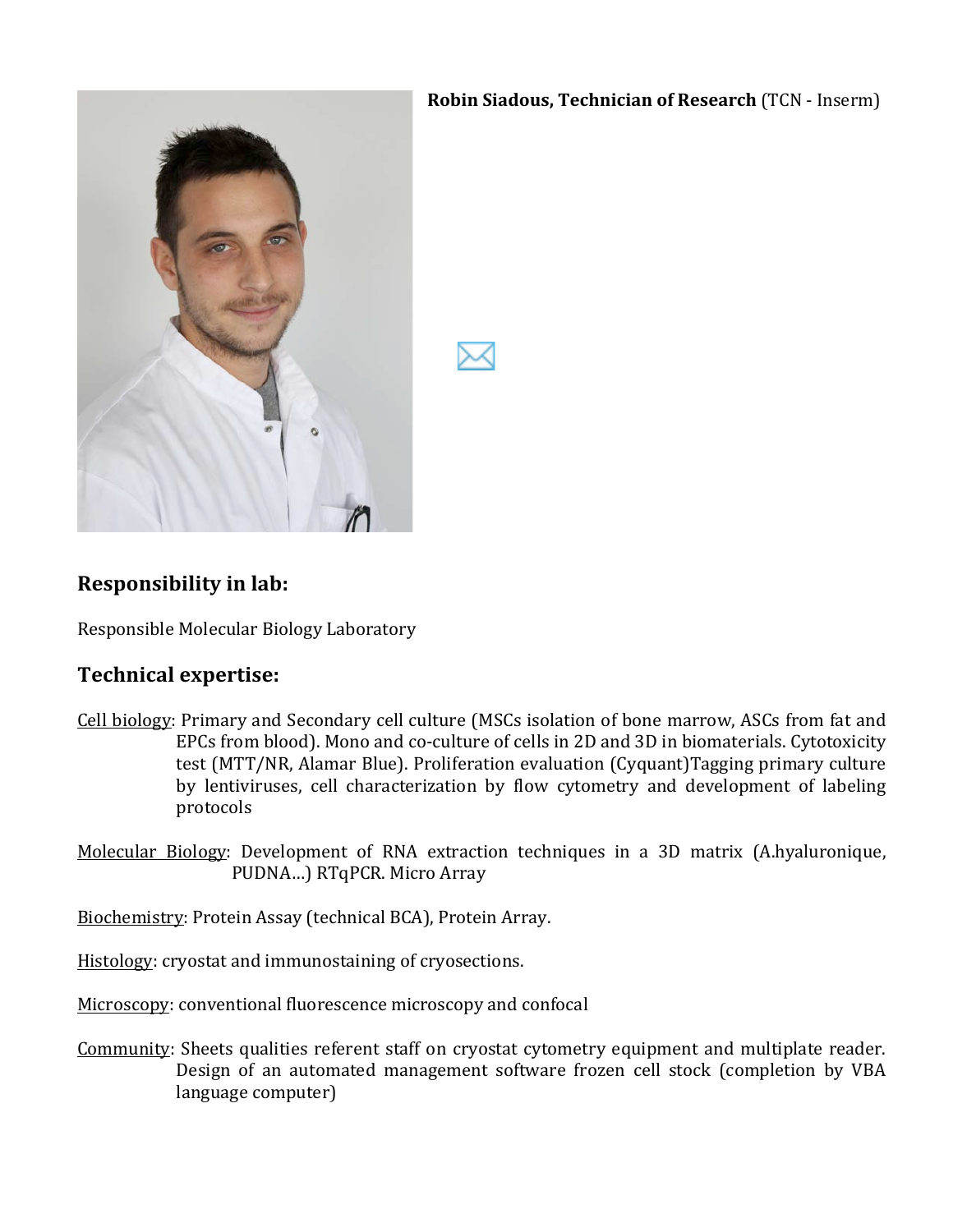Softwares: Excel, Word, Power point, Graphpad Prism, Cflow software, Image J, Inkscape

# **Keywords:**

- Human cell culture
- 3D culture
- Cytotoxicity
- Molecular Biology
- PCR, RtqPCR
- Protein dosage
- Immunofluorescence
- Histology
- Cryostat
- Confocal microscopy
	- Immunostaining
- Bioreactors
- Tissue-engineering
- Bioengineering
- Regenerative Medicine
- Vascular graft
- Bone graft

# **Selected publications:**

- 1- The proangiogenic potential of a novel calcium releasing biomaterial: Impact on cell recruitment. OLIVEIRA H, CATROS S, BOIZIAU C, SIADOUS R, MARTI-MUNOZ J, BAREILLE R, REY S, CASTANO O, PLANELL J, AMEDEE J, ENGEL E. Acta Biomater. 2016 Jan 1;29:435-45.
- 2- In vitro assessment of a collagen/alginate composite scaffold for regenerative endodontics. DEVILLARD R, REMY M, KALISKY J, BOURGET JM, KEROUREDAN O, SIADOUS R, BAREILLE R, AMEDEE-VILAMITIANA I, CHASSANDE O, FRICAIN IC. Int Endod I, 2015 Dec 9.
- 3- Colorectal tissue engineering: A comparative study between porcine small intestinal submucosa (SIS) and chitosan hydrogel patches. DENOST Q, ADAM IP, PONTALLIER A, MONTEMBAULT A, BAREILLE R, SIADOUS R, DELMOND S, RULLIER E, DAVID L, BORDENAVE L. Surgery. 2015  $.158(6):1714-23.$
- 4- Labeling and qualification of endothelial progenitor cells for tracking in the context of tissue engineering : an in vitro study. THEBAUD NB, AUSSEL A, SIADOUS R, TOUTAIN J, BAREILLE R, MONTEMBAULT A, DAVID L, BORDENAVE L. IJAO 2015. IJAO-D-1400160R1
- 5- The use of total human bone marrow fraction in a direct 3D expansion approach for bone tissue engineering applications: focus on angiogenesis and osteogenesis.GUERRERO J, OLIVEIRA H, CATROS S, SIADOUS R, DERKAOUI M, BAREILLE R, LETOURNEUR D, AMEDEE J. Tissue Eng Part A. 2015 Mars
- 6- Cell interactions between human progenitor-derived endothelial cells and human mesenchymal stem cells in a three-dimensional macroporous polysaccharide-based scaffold promote osteogenesis. GUERRERO J, CATROS S, DERKAOUI SM, LALANDE C, SIADOUS R, BAREILLE R, THEBAUD N, BORDENAVE L, CHASSANDE O, LE VISAGE C, LETOURNEUR D, AMEDEE J. Acta Biomater. 2013, 2013, (9):8200-13.
- 7- Composition and properties of silver-containing calcium carbonate-calcium phosphate bone cement. JACQUART S, SIADOUS R, HENOCQ-PIGASSE C, BAREILLE R, ROQUES C, REY C, COMBES C. J Mater Sci Mater Med. 2013, 24(12):2665-75.
- 8- Development of an injectable composite for bone regeneration. S JACOUART, A BELIME, C PIGASSE, R SIADOUS, M FATNASSI, S TADIER, R AUZÉLY-VELTY, S GIROD-FULLANA, R BAREILLE, C ROQUES, N EL KISSI, F ANAGNOSTOU, A BIGNON, D CORDIER, C REY, F BROUILLET, J AMÉDÉE, H GALLIARD, C COMBES. IRBM: Volume 34, Issue 2, April 2013, Pages 176–179 (Revue)
- 9- A nano-hydroxyapatite Pullulan/dextran polysaccharide composite macroporous material for bone tissue engineering. FRICAIN JC, SCHLAUBITZ S, LE VISAGE C, ARNAULT I, DERKAOUI SM, SIADOUS R, CATROS S, LALANDE C, BAREILLE R, RENARD M, FABRE T, CORNET S, DURAND M, LEONARD A, SAHRAOUI N, LETOURNEUR D, AMEDEE J. Biomaterials 2013; 34:2947-2959.